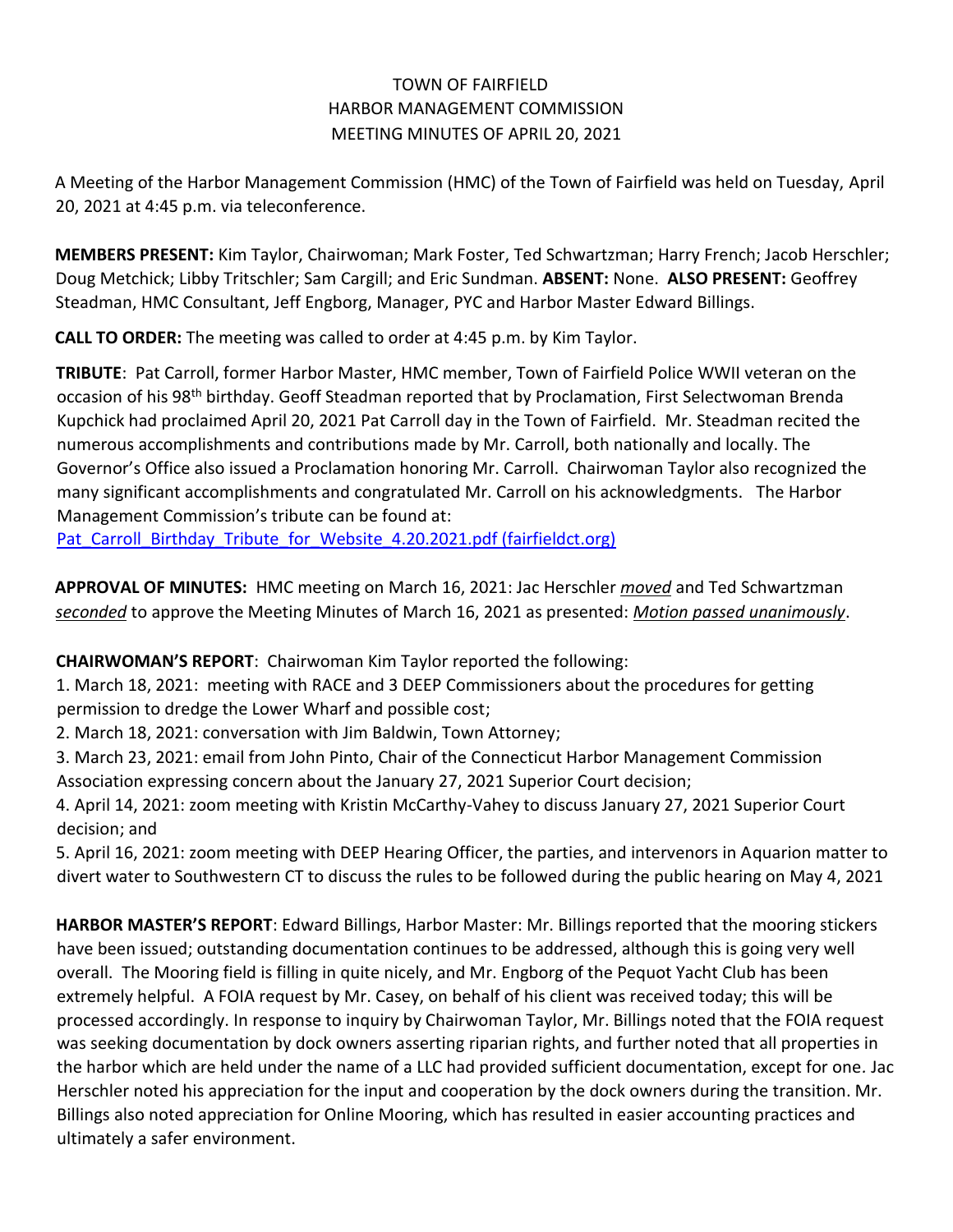**MOORING CONTRACTOR REPORT**: Mr. Engborg, Manager Pequot Yacht Club: Mr. Engborg recognized former Harbor Master Pat Carroll on this very special day. Mr. Engborg reported that moorings are 95% complete. While some moorings had drifted somewhat, and were impacted by the sand build-up, he noted that he hopes that this has been addressed, and is a non-issue. The sand mooring in the South Anchorage had pulled out; he is working with Ed Billings on this matter. Mr. Engborg noted that there is ledge in this location, which has a combination of helix and mushroom moorings. Mr. Engborg invited the HMC to contact him with any questions. Commissioner French and Chairwoman Taylor thanked Jeff for the information.

## **APPLICATIONS**: No new applications

## **OLD BUSINESS**:

1. Lower Wharf Project: Mr. Steadman reported that he is anticipating a cost proposal for Mr. Sternberg. There is also the placement of the last piece of ramp – repositioning of the last piece that was placed. Mr. Steadman also noted that the HMC had decided not to proceed with the community sailing dock due to the existence of ledge which rendered that project cost prohibitive. Following inquiry by Chairwoman Taylor, Mr. Steadman indicated that he recommends discussing at the next meeting the possibility of proceeding with other projects such as the boat ramp while the dredging project is continuing to be reviewed. Mr. Schwartzman noted that in reviewing the January figures, and f the original budget of 150k for this project, and 121k expended, it appears that there is approximately 21k available considering the two open purchase orders for the ramp. The HMC will continue to obtain information regarding this project, including permit requirements for the necessary dredging for the placement of the last piece.

2. Sand Management Project: Mr. Steadman and Mr. Foster: Mr. Steadman noted that he had received a call from the ACOE; an on-site meeting will be scheduled following the review and discussion on an environmental impact assessment.

3. Mooring Committee: Mr. Herschler reported that the whaler dock is in place, and is in a reduced size. The PYC will provide maintenance to the boat that it is donating to the HMC. Chairwoman Taylor thanked the PYC for its generous gift and offer of maintenance prior to the transfer of ownership.

4. Harbor Management Plan Update: Chairwoman Taylor indicated that the Committee is reviewing sustainability and resilience as well as references to the Mill River and agreement to referencing shellfishing as part of the goals. Additional chapters will be reviewed at the next meeting.

5. Proposed Changes to Rules and Procedures: Mr. Herschler noted that this matter was discussed at the April 8<sup>th</sup> meeting, and the proposed amendments to the Rules and Procedure, fees, and Town Code were reviewed. A proposal is being drafted to bring to the RTM; this matter will be discussed at the HMC meeting for possible vote. The proposed changes to the Code would need to be placed on the RTM agenda for at least two months. Commissioner French commended the Board, Jac and Geoff for their considerable efforts.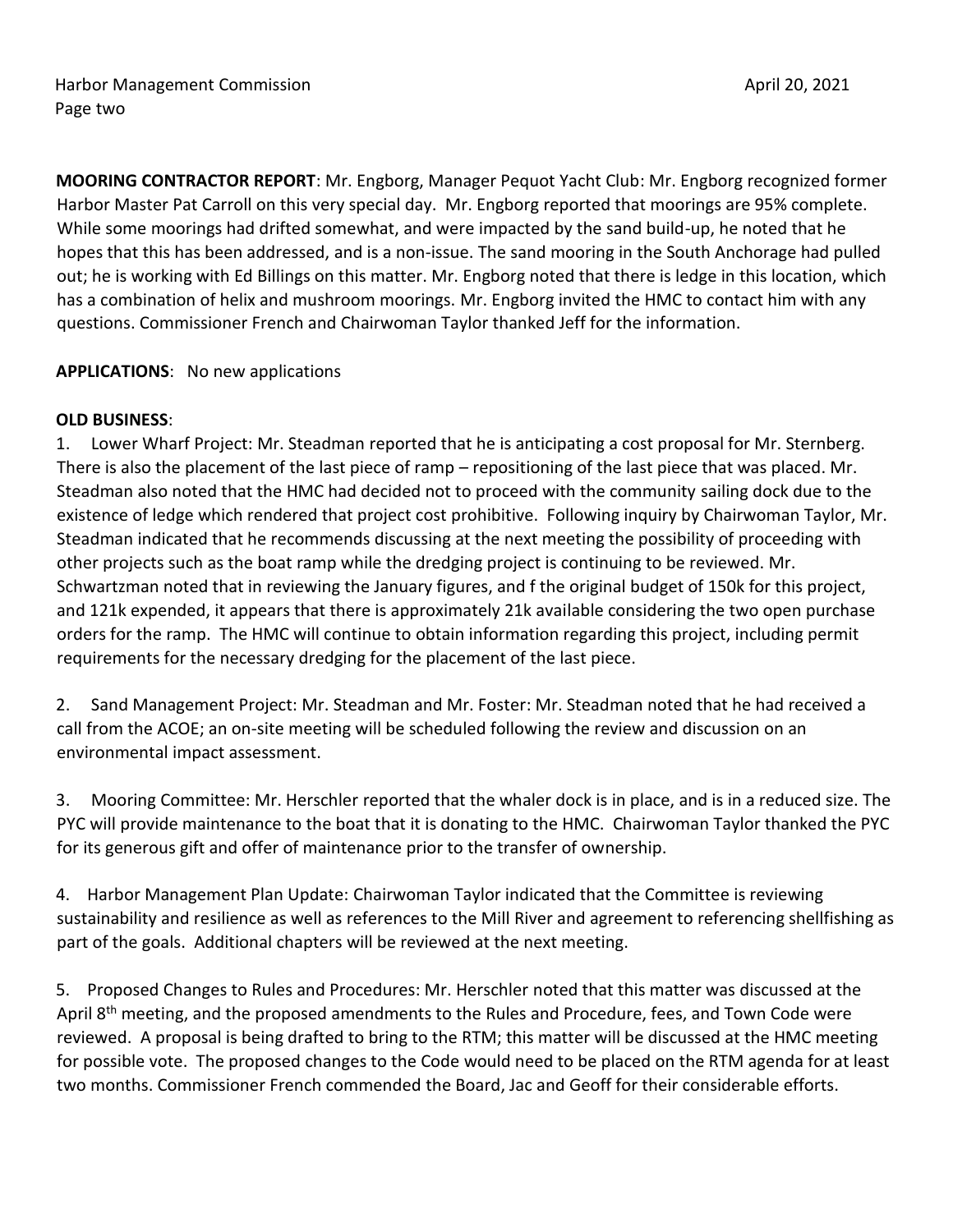6. Budget Request: Mr. Schwartzman reported that he provided a presentation to the Board of Selectmen and Board of Finance; the RTM had not requested a presentation. It is anticipated that the RTM will vote on May 3rd. Following inquiry by Commissioner French, Ted Schwartzman indicated that since we currently do not know what the maintenance costs are for the donated vessel, those expenses will be from the mooring/Southport Harbor account. This will be reviewed for possibly including in the next budget request.

7. CT DEEP public information meeting on January 6, 2021 in connection with DEEP Notice of Tentative Determination to Approve Aquarion Water Company's Application for Consumptive Diversion of Water Permit and Notice of Informational Hearing: Mr. Steadman reported that Tony Hwang held a forum on this matter in which various organizations (including the Mill River Wetland Committee and Trout Unlimited) participating. Following considerable discussion, Harry French moved and Jac Herschler seconded that the HMC will submit a letter to the DEEP requesting an extension of time in which to comment. Motion passed unanimously. Chairwoman Taylor encouraged the HMC to review the video that she had sent on the forum.

8. Decision by CT Superior Court in Susan Cohen vs. The State of Connecticut DEEP on January 27, 2021: Mr. Steadman, Mr. Cargill, Ms. Tritschler: Commissioner Sam Cargill recommended that Mr. Steadman create a venue to hold a meeting to provide an opportunity for interested parties to meet and discuss this matter. Mr. Steadman reported that there was a meeting with several Harbor Commissions, noting that the goal is that every Commission made a statement in support of legislation supporting the Harbor Commission's authority. A one page summary is currently being drafted.

9. Owens request that the Commission consider the Harbor Master's actions in response to his mooring application asserting littoral rights: Ted Schwartzman moved and Harry French seconded to untable the motion made at the last meeting, to discuss this evening. **IN FAVOR**: Kim Taylor, Mark Foster, Ted Schwartzman, Harry French, Jacob Herschler, Doug Metchick, Libby Tritschler, Sam Cargill. **OPPOSED**: Eric Sundman. **ABSTENTION**: None. Motion passed 8-1. Chairwoman Taylor indicated that on April 19 she received an additional three page letter from Mr. Casey responding to the Commission's discussion at its March meeting, which was forwarded to the Commissioners. In Mr. Casey's letter of March 5th to the HMC he requested, on behalf of this client, that: The HMC find that the Harbor Master's request for additional ownership information is improper; that there is sufficient information provided; and that the HMC should suggest and find that the Harbor Master should issue the mooring permit in accordance with the Harbor Management Plan. There was considerable discussion on this matter. Chairwoman Taylor noted that the property is held by an entity that has a very complicated and complex corporate structure and it is difficult to make the distinction between the manager and employee. Mr. Steadman noted that the HMC cannot direct the Harbor Master to issue the permit, and reminded the HMC that technically the Harbor Master did not deny the permit, but requested additional information concerning ownership. Following considerable discussion, Jac Herschler moved and Harry French seconded that the Harbor Master made a good faith effort to determine ownership, that the HMC has received 2 letters, and a 35 page summary from Mr. Casey, and that it is still not clear as to determining ownership, and that the HMC is confident that the Harbor Master will follow all the rules and procedures when he makes his final decision for the issuance of a mooring permit. Harry French moved and Mark Foster seconded to amend the motion as follows: In response to Mr. Casey's March 5, 2021 letter to the HMC, the HMC finds no exceptions to the conduct of the Harbor Master with respect to this matter. Motion passed unanimously.